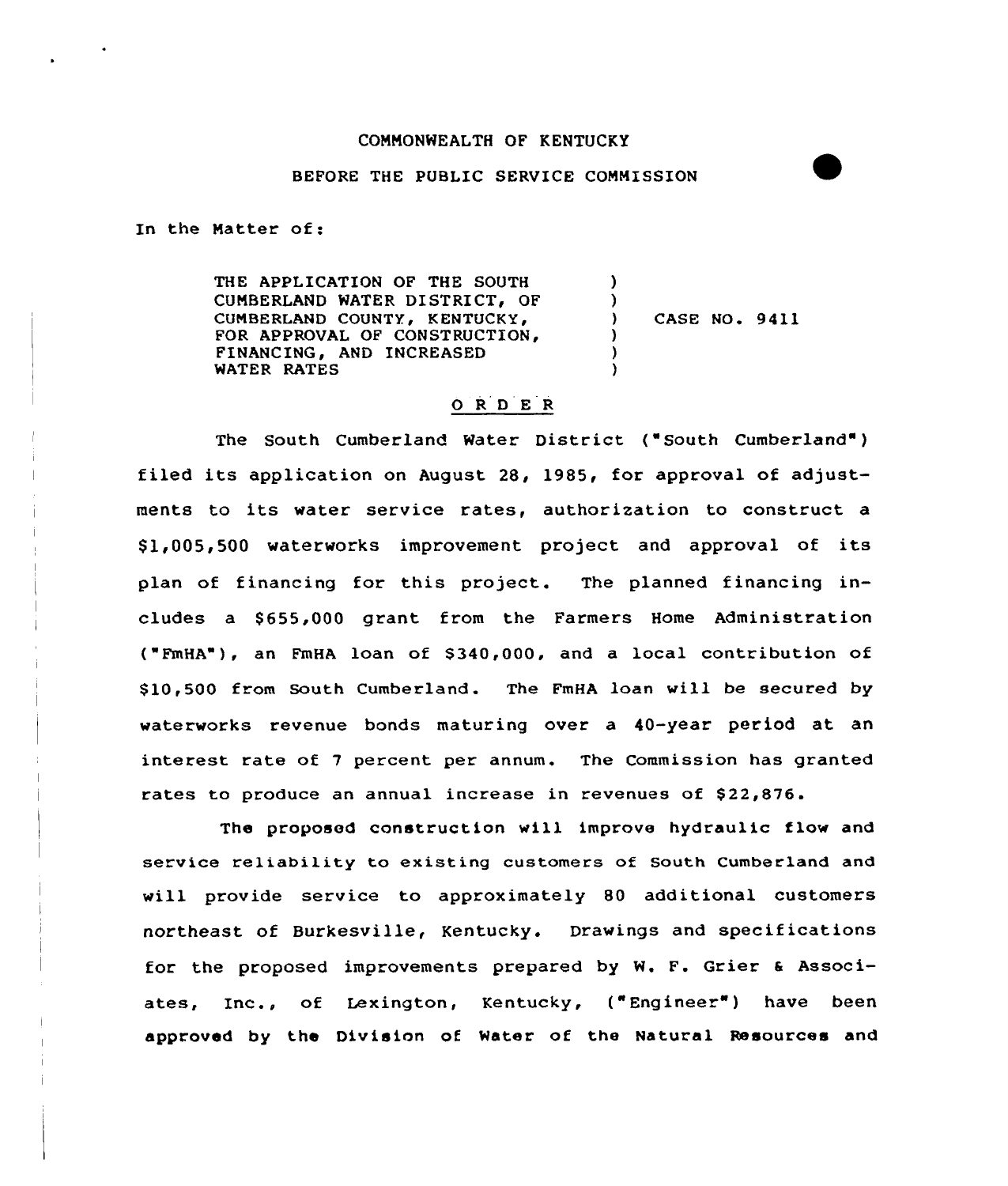Environmental Protection Cabinet. Construction bids were received on October 21, 1985, and November 12, 1985.

On December 19, 1985, an Order was entered which required certain additional information from South Cumberland to assist the Commission's review of the proposed construction. Upon receipt of this information, the Commission's engineering staff reviewed the project and in a Staff Report dated January 30, 1986, concluded that the proposed construction did not conform to generally accepted engineering practice. The report further concluded that while additional water storage was needed, a proposed second water storage tank located next to the existing tank could not be utilized effectively by the existing water system. The Staff Report was made part of the record in this case on January 30, 1986.

On January 31, 1986, an informal conference was held in the offices of the public Service Commission between representatives of South Cumberland, its Engineer, FmHA, and Commission staff engineers. At the informal conference the Engineer proposed various design modifications to address the objections raised in the Staff Report. On February 5, 1986, additional technical information was filed.

<sup>A</sup> hearing was held in the offices of the public Service Commission, in Frankfort, Kentucky, on February 26, 1986. No intervenors were present and no protests were entered. Additional information was requested from South Cumberland at the hearing and the requested information has been filed.

 $-2-$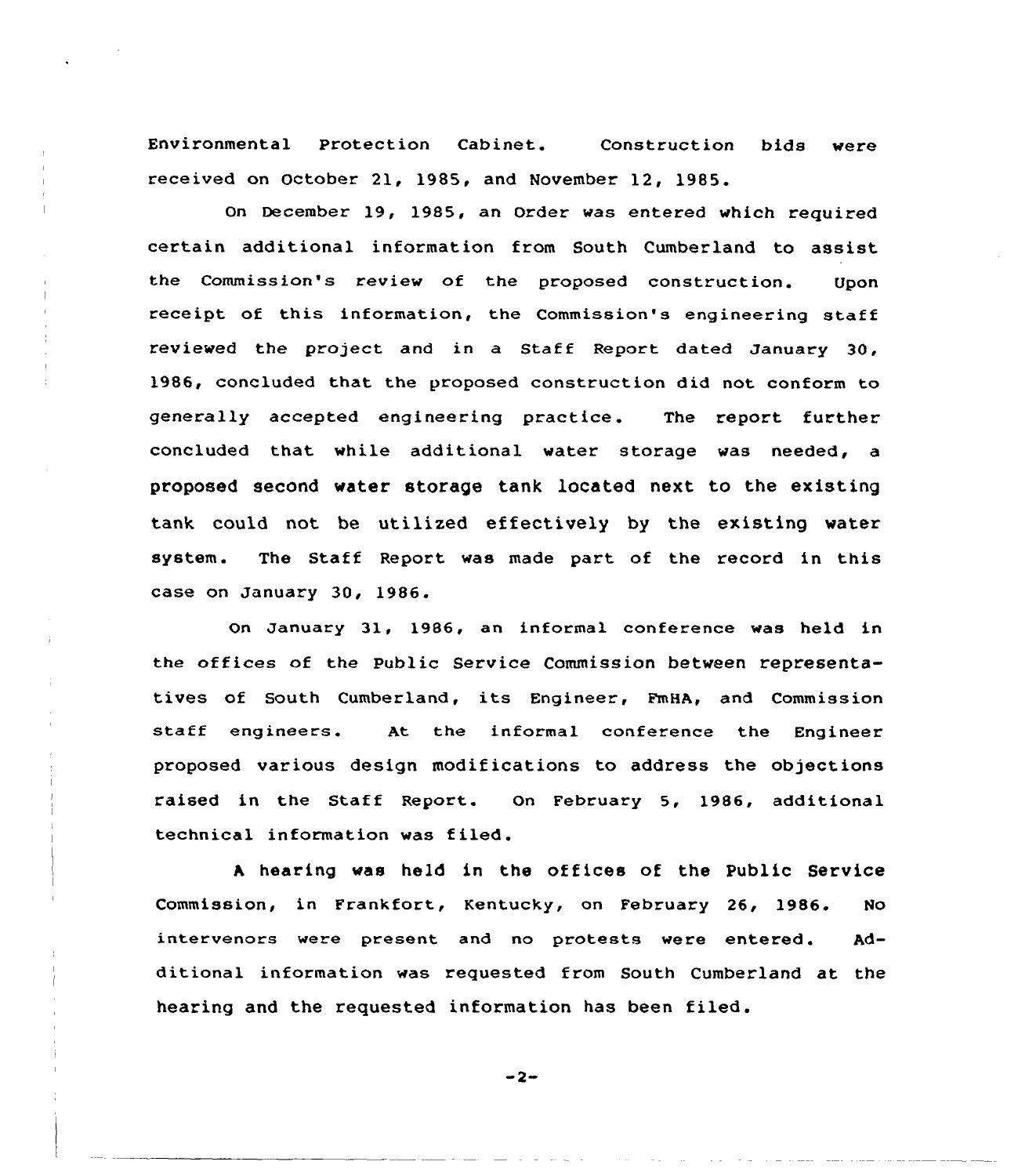### COMMENTARY ON THE HEARING

<sup>A</sup> Commission Staff Engineer testified that the proposed construction changes filed February  $5$ , 1986, by South Cumberland's Engineer addressed the majority of the technical concerns raised in the Staff Report. He pointed out that the proposed operation of the pump station controls would cause a significant portion of the water distribution system to be subjected to operating pressures above its rated capacity. South Cumberland's Engineer agreed, and offered to redesign the pump control system to prevent it. South Cumberland's Engineer testified that he was aware of South Cumberland's large amount of unaccounted-for water of nearly 40 percent, and stated that he would commit "whatever time is necessary to find the leaks" in the water system.

#### TEST PERIOD

South Cumberland proposed and the Commission has accepted the 12-month period ending June 30, 1985, as the test period in this proceeding .

#### REVENUES AND EXPENSES

South Cumberland reported a net operating loss of \$9,240 for the test period. In order to recognize more normal operating conditions and the proposed expansion of the system, South Cumberland proposed in its filing several adjustments to test period expenses. The Commission finds the proposed adjustments acceptable for rate-making purposes, with the following exceptions:

 $-3-$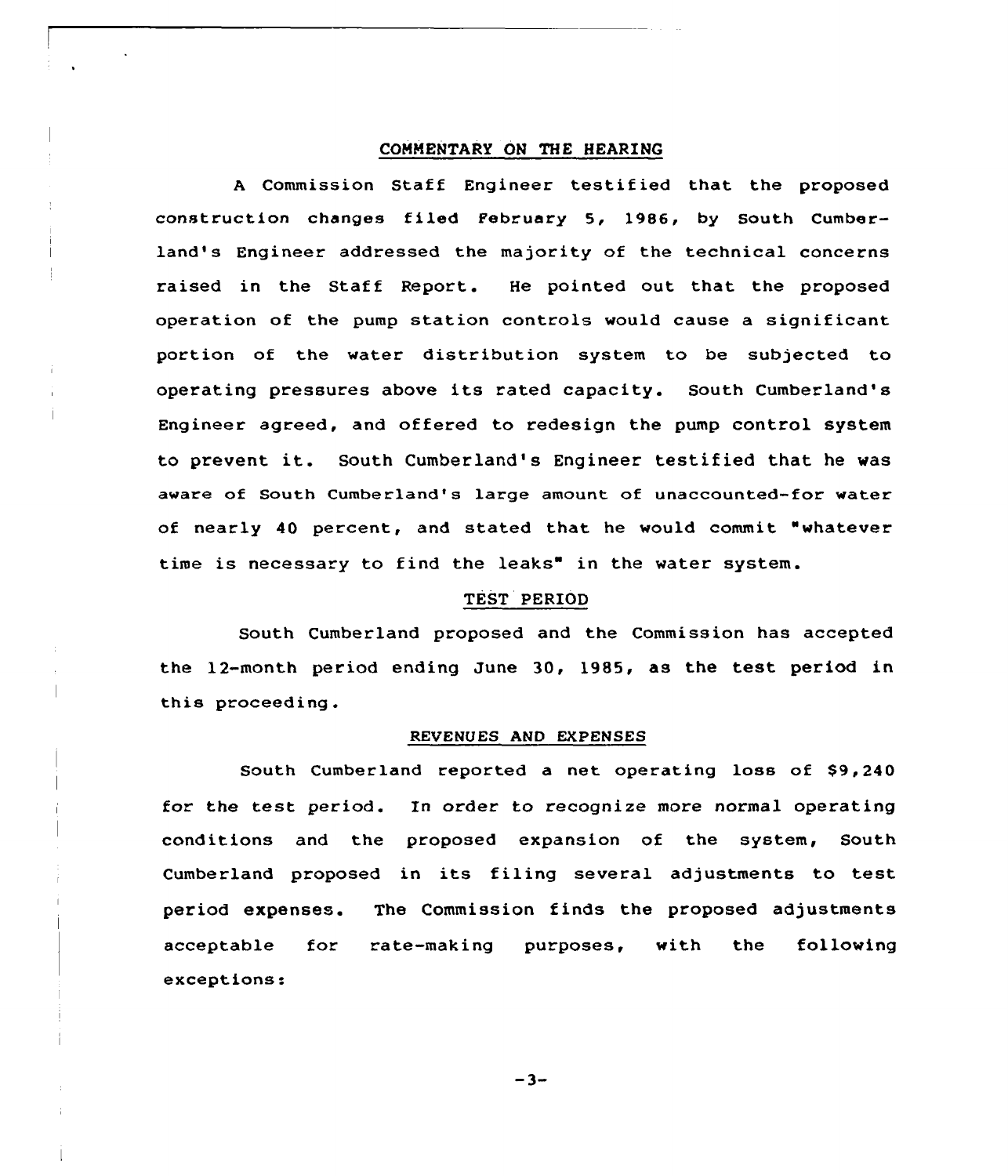## Depreciation Expense

Test period depreciation expense reported by South Cumberland was \$28,120, reflecting total plant in service, resulting in a composite depreciation rate of approximately 2.5  $percent<sup>1</sup>$  For rate-making purposes the Commission generally allows depreciation only on that portion of plant, acquired through investment, and not on the plant acquired through contributions. Thus, in determining the reasonable depreciation expense, the Commission has excluded \$761,716 of plant representing South Cumberland's contributions in aid of construction at the end of the test period.

South Cumberland made no pro forma adjustments to depreciation expense to account for the plant expansion in this proceeding. Of the  $$1,005,500$  project proposed,  $$340,000$  will be financed by debt. Although South Cumberland made no adjustments, the Commission finds it reasonable to allow depreciation expense on the non-contributed portion of the expansion and has thus determined South Cumberland's depreciation expense for ratemaking purposes to be \$17,664:

> Plant In Service 6/30/85 1,128,262<br>Depreciation Exp: test year 28,120<br>Depreciation Pate (2012) Depreciation Rate  $(28,120 + 1,128,262)$  2.49%

 $\mathbf{1}$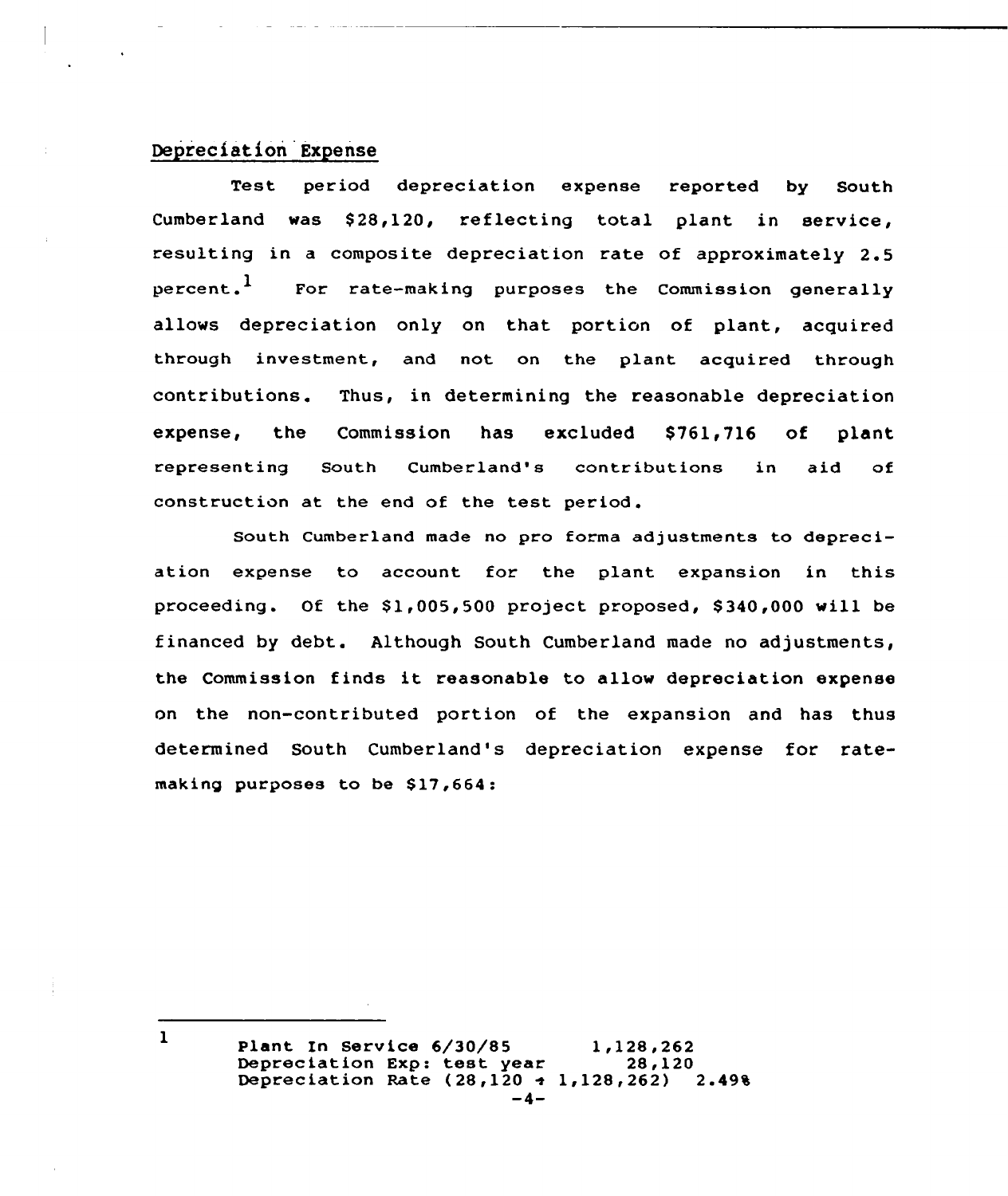| Plant In Service 6/30/85             | \$1,128,262 |
|--------------------------------------|-------------|
| Proposed Plant Additions             | 1,005,500   |
| Total Plant                          | \$2,133,762 |
| Less Contributions:                  |             |
| End of test period<br>\$761,716      |             |
| 665,500<br>Proposed Addition         |             |
| Total Contributions                  | 1,427,216   |
| Depreciable Property                 | 706,546     |
| X Depreciation Rate                  | 2.5%        |
| Depreciation Allowed for Rate-making | 17,664      |

## Purchased Water Expense

South Cumberland reported \$38,386 for test period purchased water expense. This figure includes water loss of approximately 40 percent.

South Cumberland proposed in this filing a purchased water expense of \$34,295. This figure was based on the addition of 80 new customers as a result of the proposed project and a 23 percent water loss reflective of the water loss that South Cumberland incurred in 1983. The Commission has determined that a water loss in excess of 15 percent should not be allowed for rate-making purposes; therefore South Cumberland's proposal is unacceptable.

The Commission has determined South Cumberland's purchased water expense to be \$32,155 based on the maximum 15 percent water loss and the additional customers.

#### Other Operating Expenses

South Cumberland proposed increases to labor, utilities, insurance, professional fees, miscellaneous expenses and billing. These proposed expenses amount to a total increase to South Cumberland's operating expenses of \$3,889. South Cumberland provided no support for these increases other than estimates

 $-5-$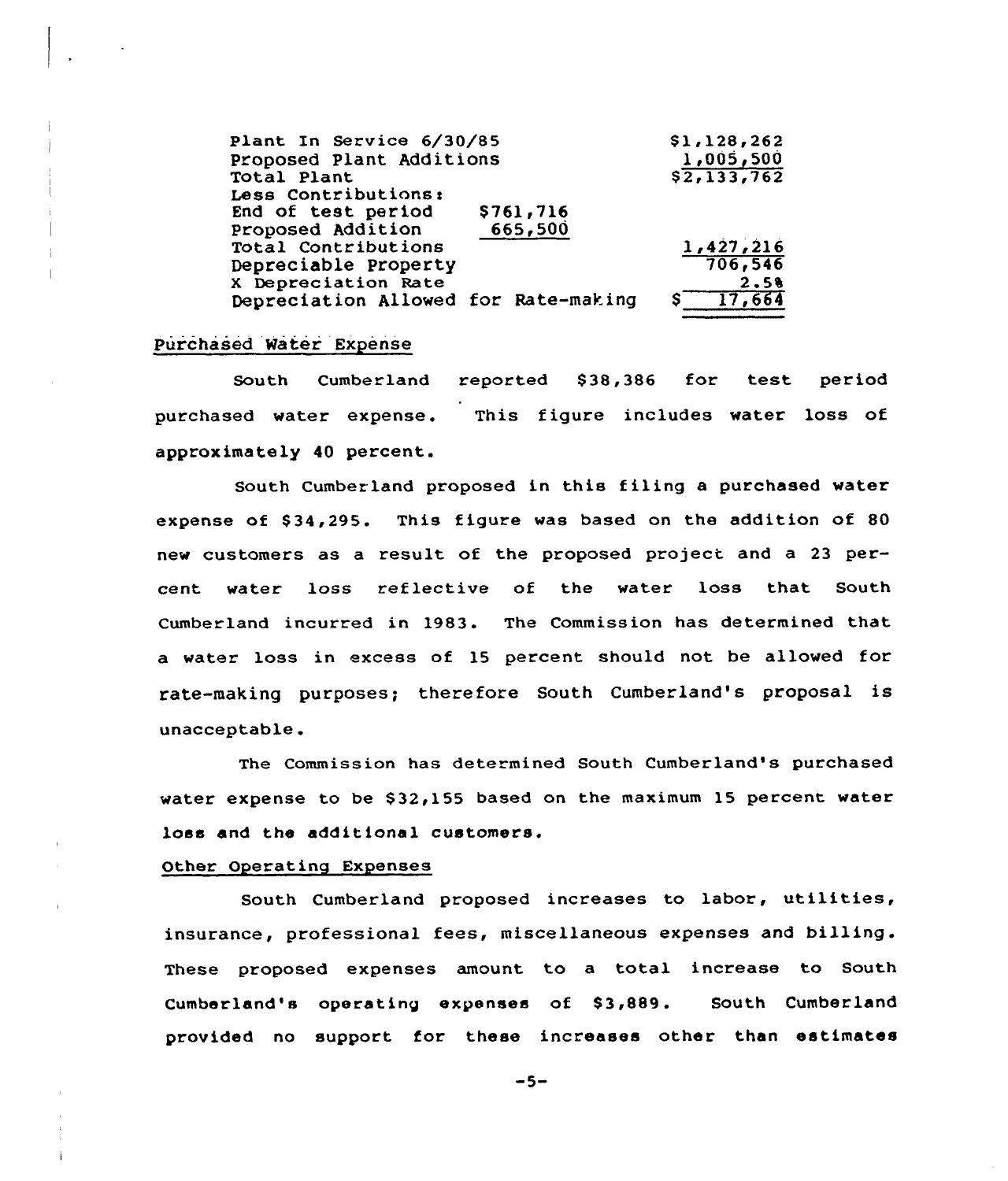based on the proposed expansion. Mr. Grier testified at the hearing that South Cumberland could not provide further support for these increases. The Commission generally does not allow adjustments that are not known and measurable; however, in this instance the increases proposed have no material effect upon the Commission's final determination in this matter and thus no adjustment has been made at this time. This decision does not imply the Commission's future acceptance of these or similar adjustments not meeting the criteria of being known and measurab1e.

## Supplies Expense

South Cumberland proposed to reduce test period operations and supplies expense by  $$5,035$ . This figure represents the cost of a new pump that South Cumberland initially expensed but later capitalized. The Commission concurs with South Cumberland's decision and the resulting decrease to test period operations and maintenance expense.

Adjustments to South Cumberland's test period operations produced the following results:

|                             | Actual         | Company<br>Adjustments | Commission<br>Adjustments | Commission<br>Approved |
|-----------------------------|----------------|------------------------|---------------------------|------------------------|
| Operating Revenues \$95,473 |                |                        |                           | $S$ 95,473             |
| Operating Expenses 104,713  |                | (1, 146)               | (16, 687)                 | 86,880                 |
| Operating Income            | $\sqrt{9,240}$ | 51,146                 | \$16,687                  | \$ 8,593               |

#### REVENUE REQUIREMENTS

The Commission has determined South Cumberland's average annual debt service for the <sup>5</sup> years subsequent to the test period to be \$38,990. This figure is reflective of the new debt of

 $-6-$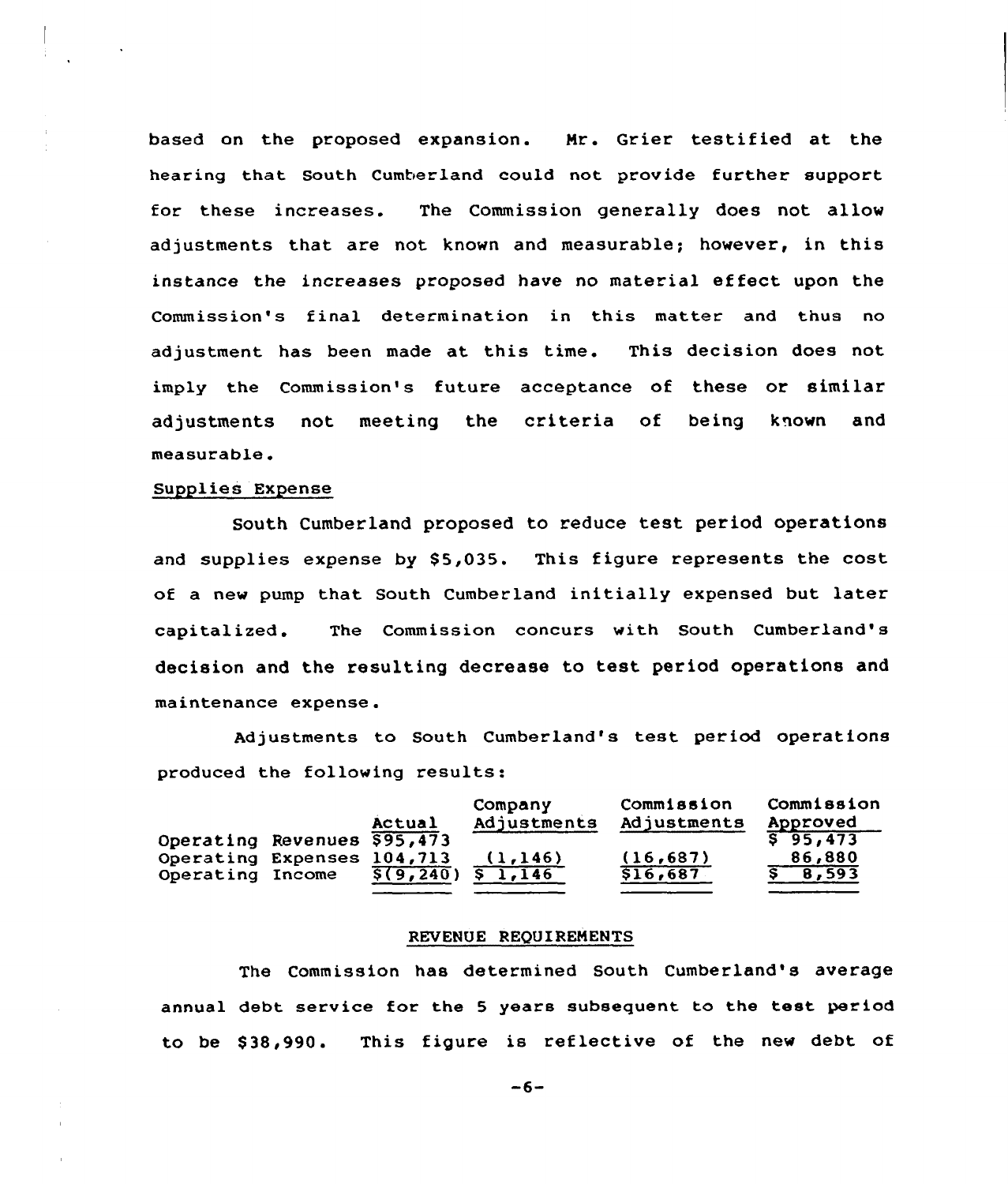\$340,000 at a 7 percent interest rate. The adjusted operating income of  $$8,593$  plus interest income in the amount of  $$3,689$ results in total income for rate-making purposes of \$12,291 and will allow South Cumberland a debt-service coverage ("DSC") of  $.32.$ 

The additional revenues granted in this case will provide South Cumberland with <sup>a</sup> DSC of .90. The Commission has determined that a 1.0 DSC is required to allow <sup>a</sup> company to break even. Therefore, the Commission is concerned that a .90 DSC may not be sufficient for South Cumberland to cover its operating expenses and service its debt.

The Commission advises South Cumberland to review its financial position after completion of the expansion program and to take appropriate action.

## FINDINGS AND ORDERS

The Commission, after consideration of the application and evidence of record and being advised, is of the opinion and finds that:

1. Public convenience and necessity require that the construction proposed in the application and revised in the record be performed and that a certificate of public convenience and necessity be granted.

2. The proposed construction consists of two elevated water storage tanks, two booster pumping stations, approximately 19 miles of 6-inch and 4-inch diameter pipelines, and related appurtenances to serve &0 additional customers. The low bids totaled  $$844,112$ , which will require about  $$1,005,500$  after

 $-7-$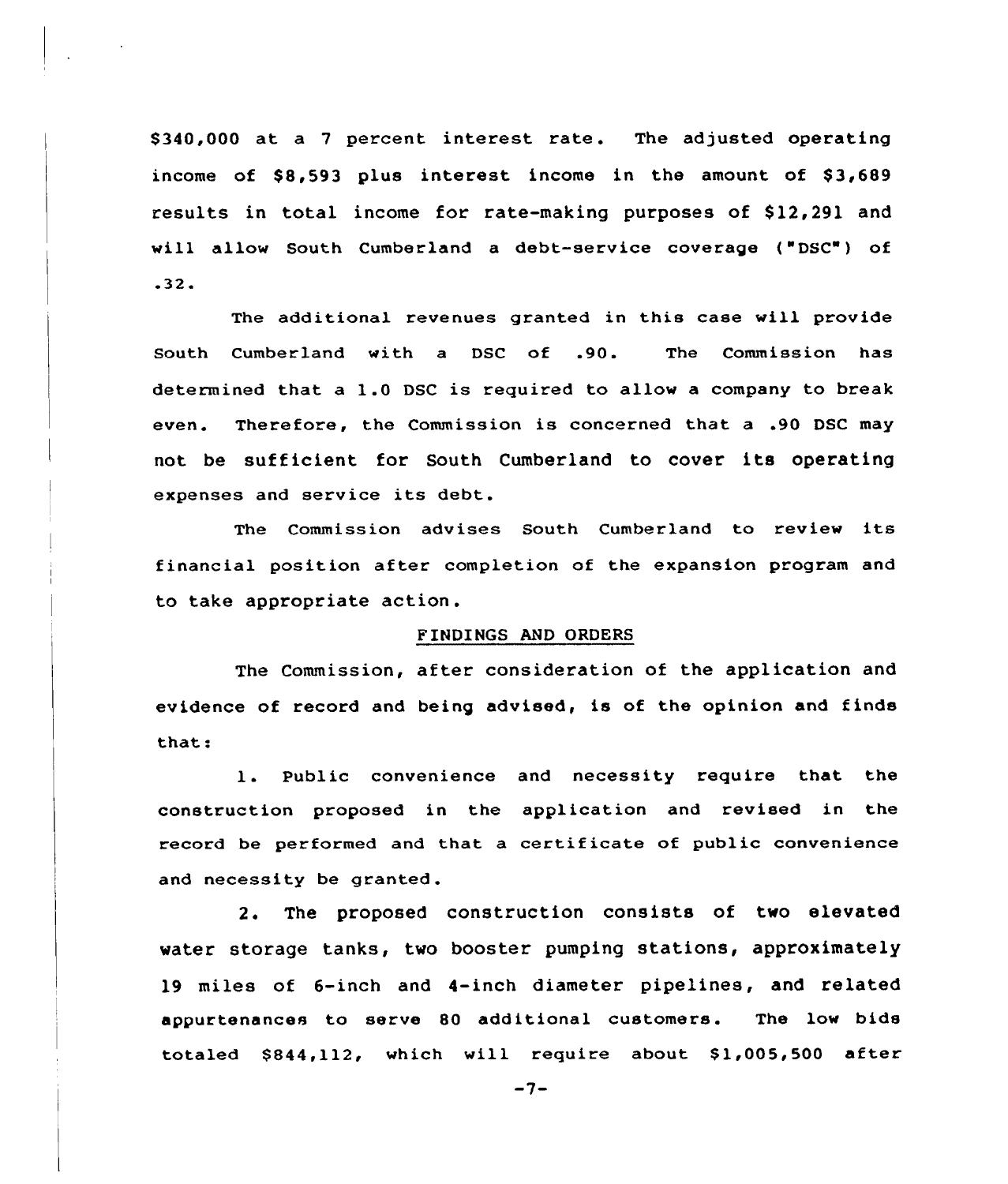allowances are made for fees, contingencies, other indirect costs and previously completed construction.

3. Any deviations from the construction herein approved which could adversely affect service to any customer should be done only with the prior approval of this Commission.

4. South Cumberland should furnish duly verifie documentation of the total cost of this project including the cost of construction and all other capitalized costs (engineering, legal, administrative, etc.) within <sup>60</sup> days of the date that construction is substantially completed. Said construction costs should be classified into appropriate plant accounts in accordance with the Uniform System of Accounts for Mater Utilities prescribed by this Commission.

5. South Cumberland's contract with its Engineer should require the provision of full-time resident inspection under the general supervision of a professional engineer with a Kentucky registration in civil or mechanical engineering, to insure that the construction work is done in accordance with the contract drawings and specifications and in conformance with the best practices of the construction trades involved in the project.

6. South Cumberland should require the Engineer to furnish a copy of the "as-built" drawings and a signed statement that the construction has been satisfactorily completed in accordance with the contract plans and specifications within 60 days of the date of substantial completion of this construction.

7. The financing plan proposed by South Cumberland is for the lawful objects within the corporate purpose of its utility

 $-8-$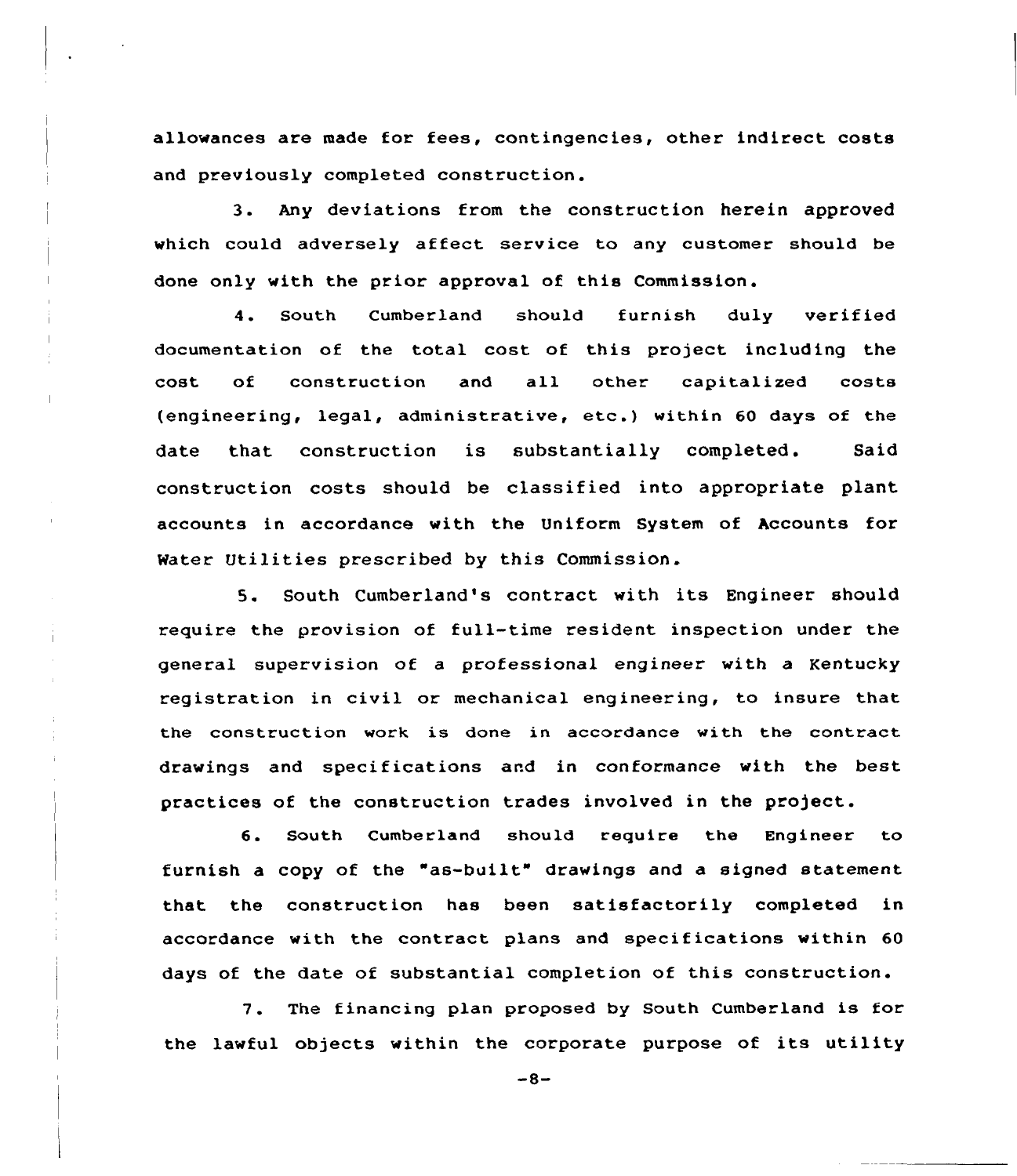operations, is necessary and appropriate for and consistent with the proper performance of its service to the public and will not impair its ability to perform that service and should, therefore, be approved.

8. The rates and charges in Appendix <sup>A</sup> are fair, just and reasonable rates and charges to be charged by South Cumberland in that they should produce gross revenues from South Cumberland's operations of \$118,349.

IT IS THEREFORE ORDERED that:

 $\mathcal{L}^{\pm}$  and  $\mathcal{L}^{\pm}$  and  $\mathcal{L}^{\pm}$ 

1. South Cumberland be and it hereby is granted <sup>a</sup> certificate of public convenience and necessity to proceed with the proposed construction project as set forth in the drawings and specifications of record herein.

2. South Cumberland's financing plan consisting of an FmHA grant of \$655,000, and an FmHA loan of \$340,000 and customer connection fees of \$10,500 be and it hereby is approved.

3. If under new FmHA loan conditions South Cumberland is notified and granted the option of accepting a lower interest rate at the date of closing, South Cumberland shall file with the Commission the FmHA notification of the lower interest rate and shall provide all correspondence from and to FmHA concerning this notification within 30 days of the closing date.

4. South Cumberland shall file a statement of the interest rate accepted from FmHA within 30 days of the date of closing.

 $-9-$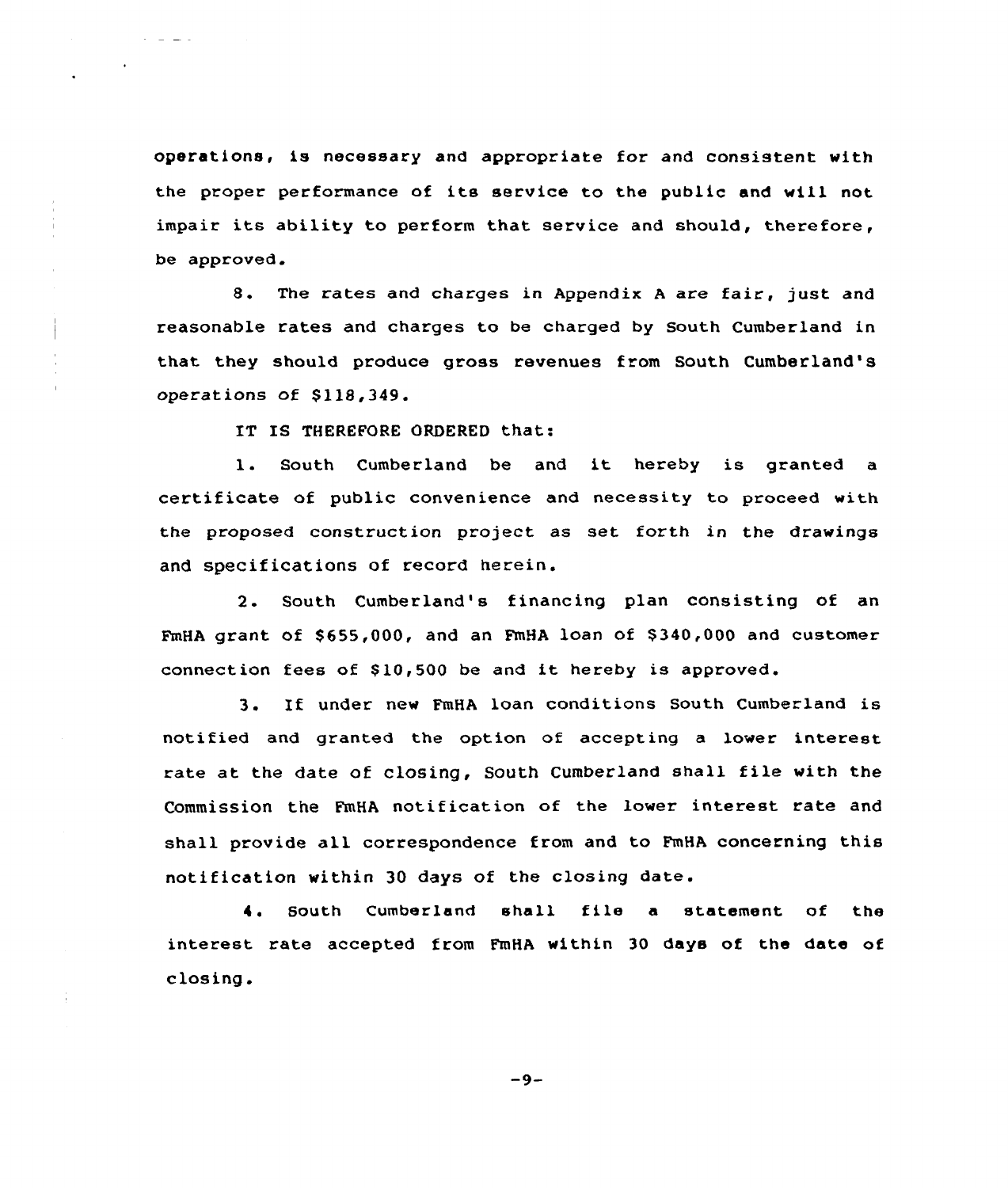5. If South Cumberland accepts an interest rate different from the rate approved herein, it shall file amended pages to its bond resolution and an amended amortization schedule.

6. If South Cumberland is eligible but does not take advantage of <sup>a</sup> lower interest rate at the time of closing, it shall fully document why the lower rate was not accepted showing an anlysis of the higher costs associated with the loan over its life.

7. South Cumberland shall comply with all matters set out, in Findings <sup>3</sup> through <sup>6</sup> as if the same were individually so ordered .

8. The rates in Appendix <sup>A</sup> be and they hereby are approved for service rendered by South Cumberland on and after the date of this Order.

9. Within <sup>30</sup> days from the date of this Order South Cumberland shall file with this Commission its revised tariff sheets setting out the rates approved herein.

Nothing contained herein shall be deemed a warranty of the Commonwealth of Kentucky, or any agency thereof, of the financing herein authorized.

 $-10-$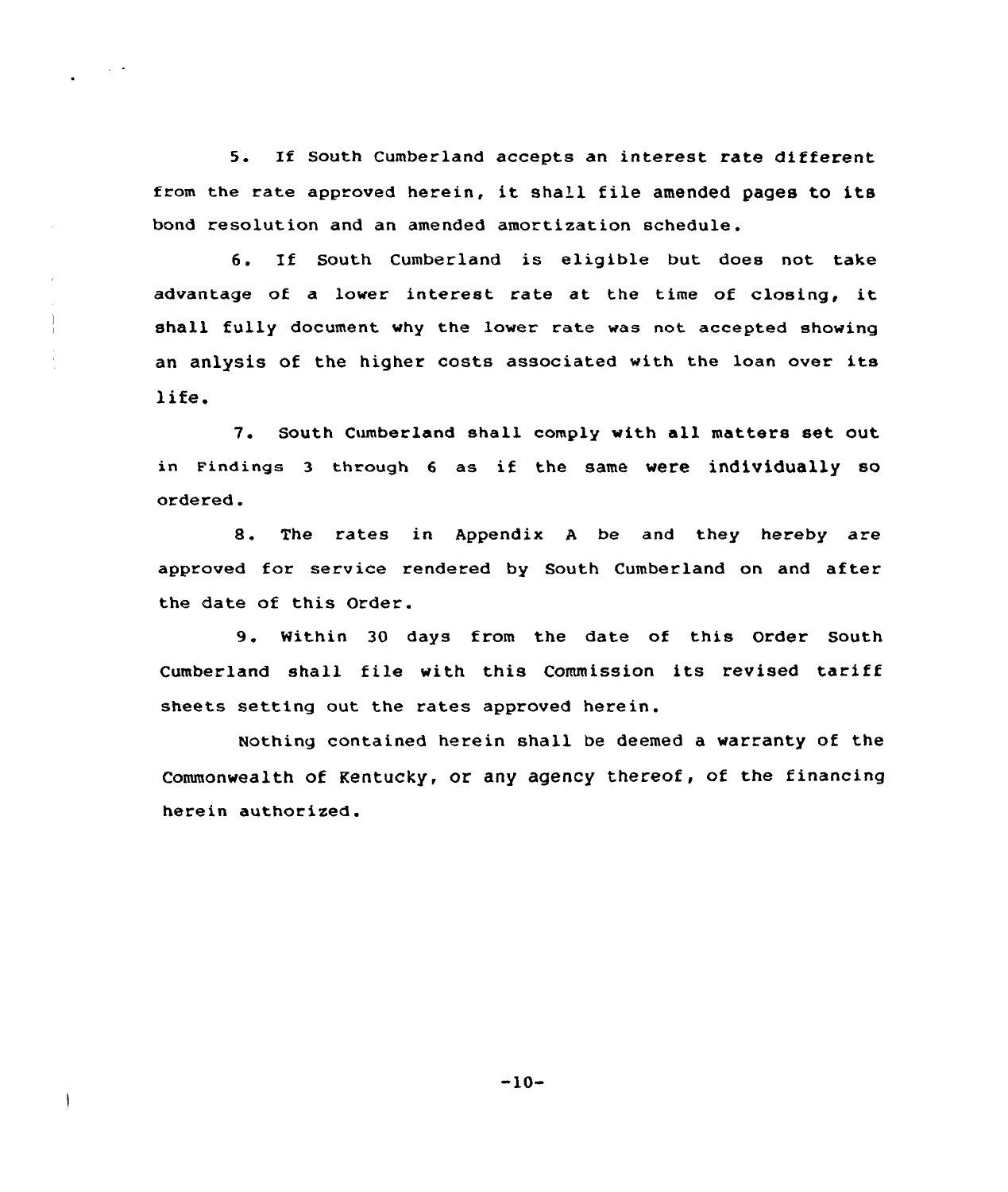Done at Frankfort, Kentucky, this 3rd day of April, 1986.

PUBLIC SERVICE CONHISSION

D. Herman rman Verfle. 1 .)-E

(

**Commissioner** 

ATTEST:

 $\bar{1}$  $\frac{1}{2}$ 

 $\begin{pmatrix} 1 & 1 & 1 \\ 1 & 1 & 1 \end{pmatrix}$ 

 $\frac{\epsilon}{4}$ 

 $\hat{\boldsymbol{\theta}}$ 

 $\sim$ 

**Secretary** 

 $\mathcal{A}$  is a set of  $\mathcal{A}$  . In the set of the set of  $\mathcal{A}$